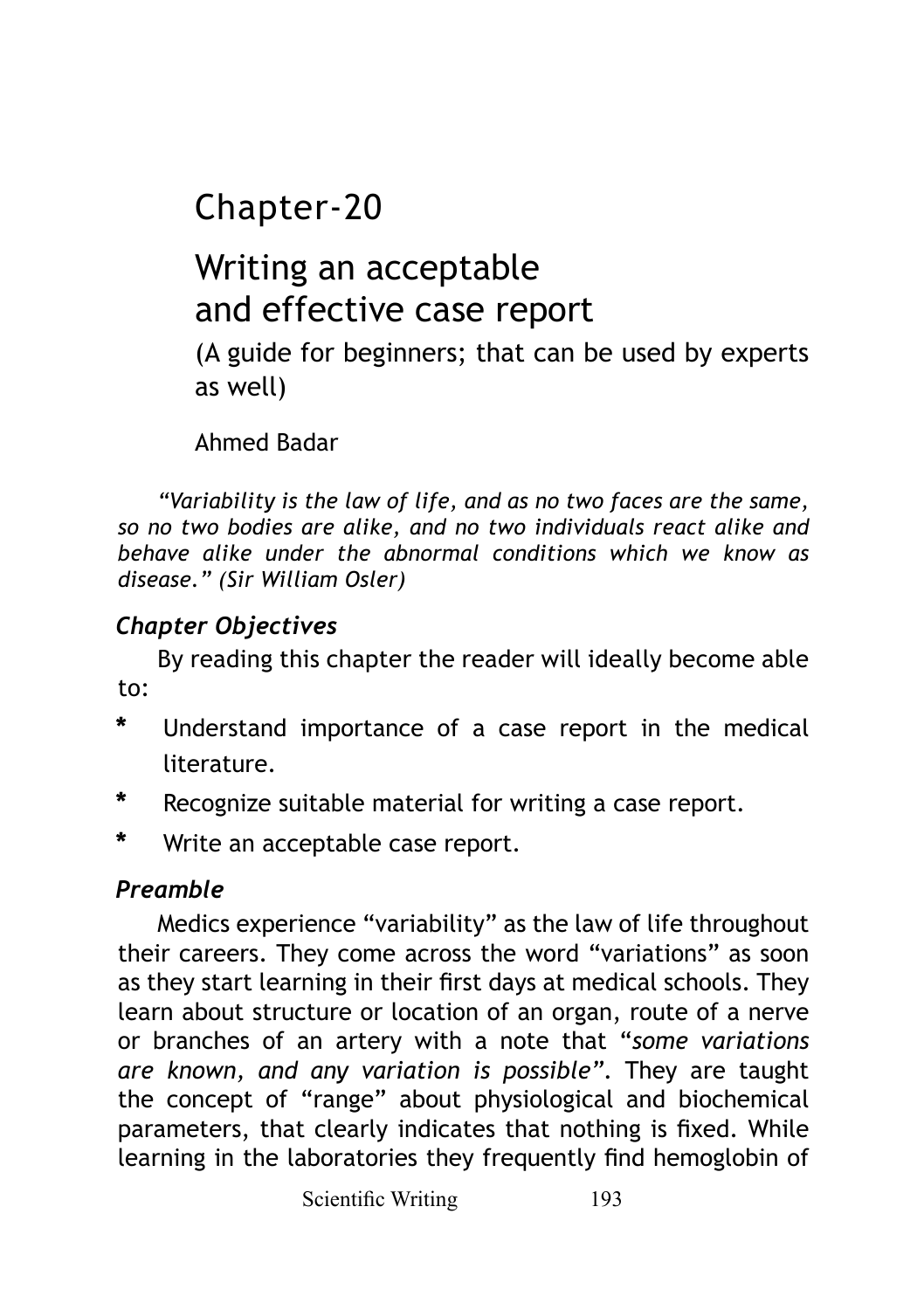a friend more than the maximum of the range written in the laboratory manual, or one of the fellow student being unable to read a chart in the Ishihara charts for testing color blindness. The values for normal lung functions in a petit short statured person will be totally abnormal for a well-built tall person. They learn that there are so many drugs that can be prescribed for the same disease because any given drug might not be suitable for every patient with the same disease. This knowledge of variability is more affirmed when they learn about possibility of "idiosyncrasy" to a drug. Then they come across museums that are proudly displaying strange specimens showing a wide spectrum of variability in gross or histological findings of the tissues. By the time they reach their clinical rotations they are already believing in the word variability. Once in touch with real patients they realize quickly that patients of the same disease do not have exactly matching presentations, laboratory or radiological findings, responses to treatment and the prognosis. Finally, they all appreciate that "variability is the law of life".

As a useful member of medical community, it is our duty to record every variability that we come across. Then check if it has already been reported in the medical literature. If not so, then report it as a case report. This is how new diseases are discovered, new presentations of known diseases are recognized, new effects of medicines are noticed, new clinical trials are initiated, medicines are declared dangerous, surgical procedures are adapted and the knowledge is built up.

An example of a classical case report with an enormous impact is the report of 5 cases of *Pneumocystis carinii* pneumonia in homosexual men in Los Angeles published by Gottlieb et al in June 1981.<sup>1</sup> It covered complete history (including sexual activity) and investigations (including lymphocyte studies) of the five men. It was then rapidly followed by a stream of similar case reports from other authors. Within weeks the medical community named the syndrome as AIDS and the rest is history.

#### *What is a case report?*

*"Medicine is a science of uncertainty and an art of probability." (Sir William Osler)*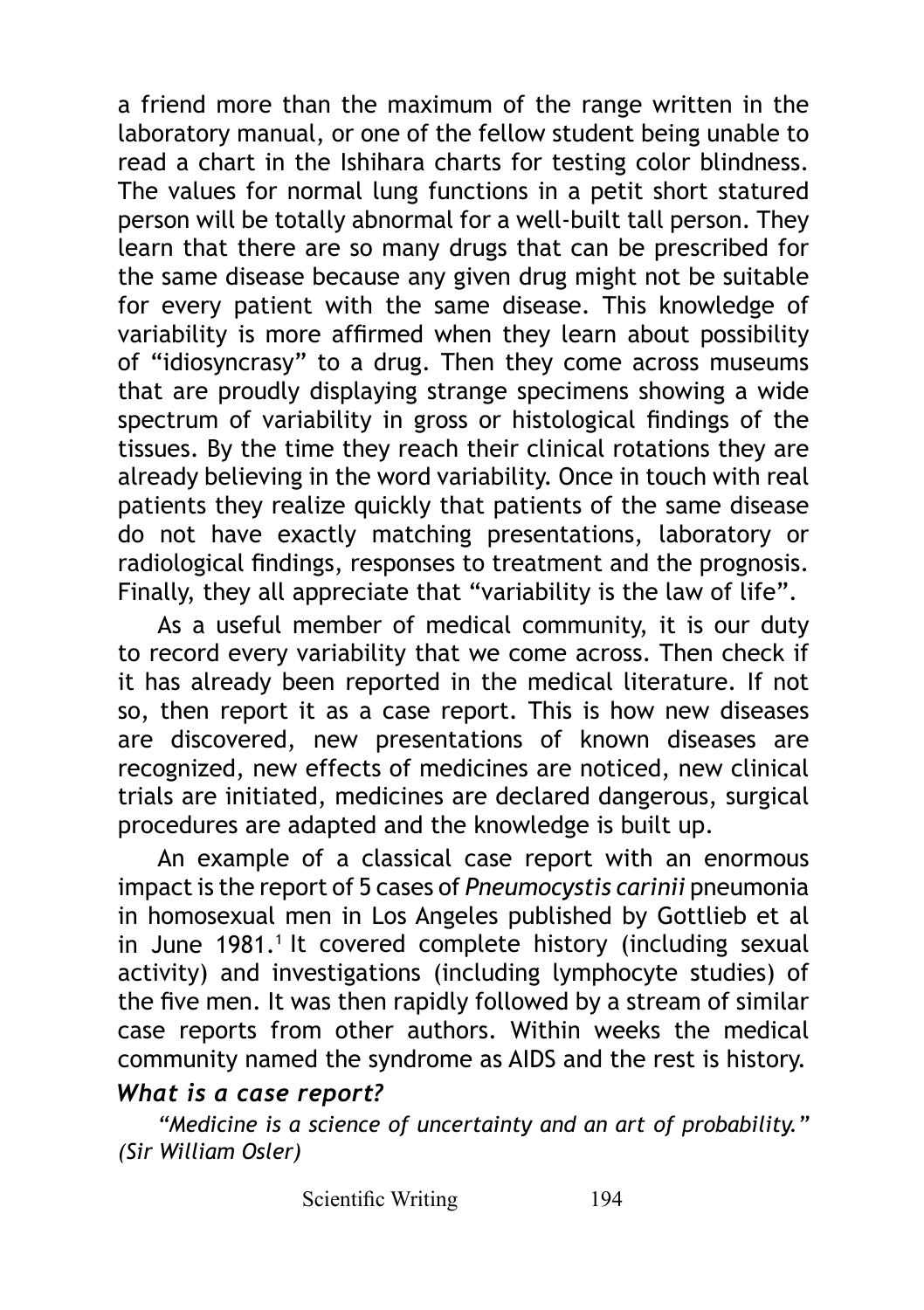Case report is a type of medical writing that contributes something unusual to the medical literature. The commonest variety is a *'clinical case report'* that communicates something novel encountered during clinical practice. Traditionally case report has been regarded as the "first line of evidence". Its reliability is low in the hierarchy of study designs, as it is generally a solitary, unplanned and chance finding. Nevertheless, it is very important to record and share it as most if not all the higher study designs built up upon the hypotheses generated by these case reports.

Case report is a relatively simple form of medical writing. It does not involve research question, hypothesis, methods or statistical analysis. It, therefore, provides an ideal first stepping stone for the novice in the art of medical writing. A published case report is probably the most notable item in the CV of junior doctors and medical students when they compete for placements in internships, residencies or jobs.

Let us try to make concept of case report by learning from an example.

The common parasite "round worm" (*Ascaris lumbricoides)* infests humans and many animals living around humans. The adult worms live in small intestine. The eggs are passed in the feces of the host. Eggs in feces have a potential to contaminate food of humans as well as different animals. Only the fertilized eggs are infective. Larvae hatch in the new host, penetrate intestinal mucosa, and then reach the systemic circulation via portal circulation or lymph. The larvae station themselves in the lungs for about two weeks, then penetrate alveolar walls, move into the bronchial tree, ascend, reach the throat and are then swallowed. They reach small intestine to get mature, stay there for their life and then produce eggs to repeat the cycle. The symptoms of 'ascariasis' depend upon the number of worms present. The symptoms can range from fatigue and weight loss on one end to severe abdominal pain.

Have you found anything unusual in the above description? Surely not. This is known to every one of medics and even high school children. Therefore, no part of this description can be a case report. Let us take the same description further.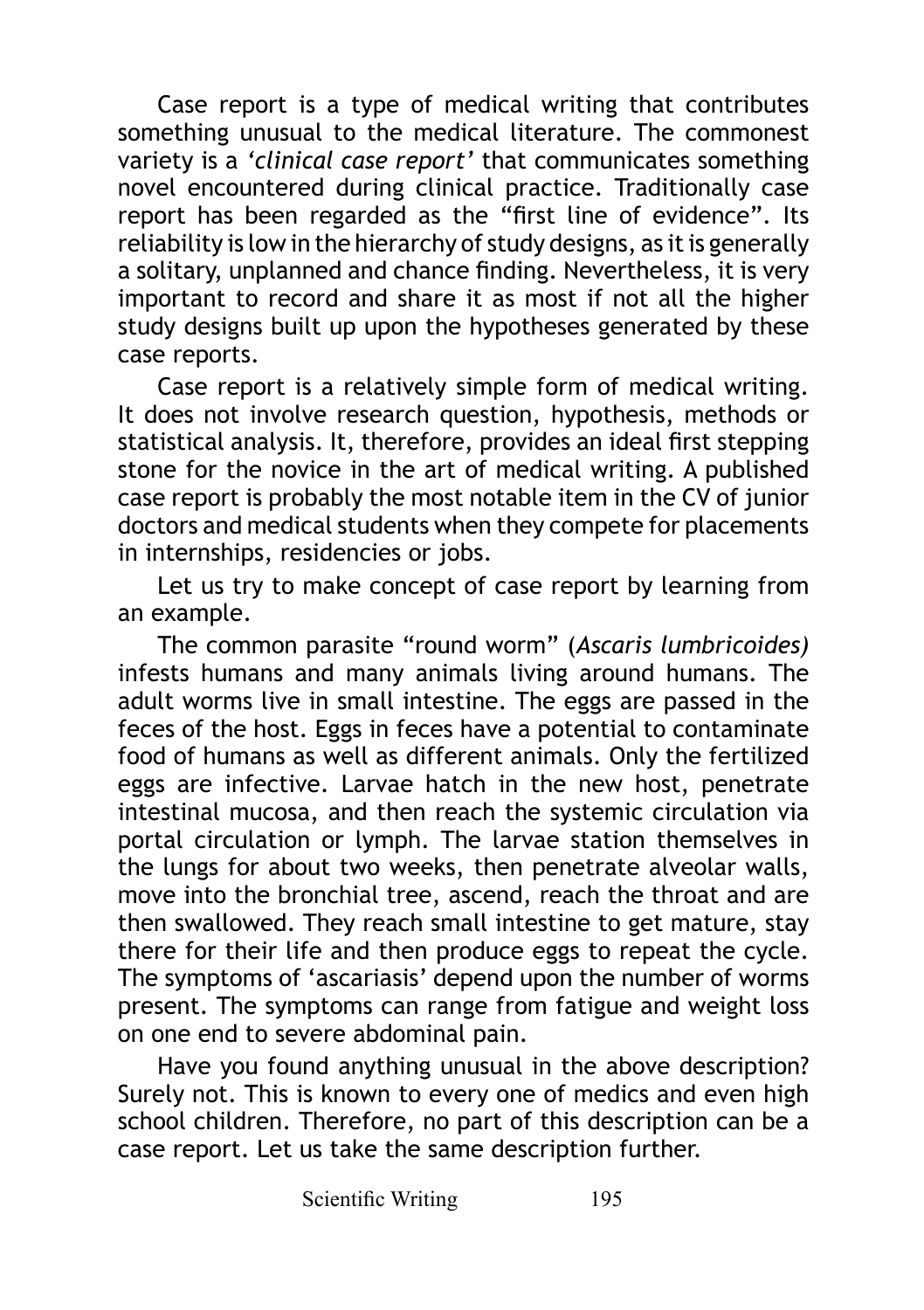The same worms during their various stages of life cycle and migration appear at strange places and cause unusual complications. Some more frequent presentations like intestinal obstruction, worm in biliary tract or coming out of mouth or nose in anesthetized patients have been added to the textbooks. Several such cases have been reported in the medical literature and new cases always keep on coming. Here follows a list of some selected case reports about finding Ascaris larvae at unusual places over the last 80 years. Just by reading the citations one can understand what is a "case report" about ascariasis, and why it is still reportable.

- **\*** Calhoun FP. Intra-Ocular Invasion by the Larva of the Ascaris: Report of a Case with Unusual Complications. Archives of Ophthalmology. 1937 Dec 1;18(6):963-970.
- **\*** Beautyman W, Woolf AL. An ascaris larva in the brain in association with acute anterior poliomyelitis. The Journal of Pathology. 1951 Oct 1;63(4):635-647.
- **\*** Okamura T, Maekawa T. An interesting case of duodenal diverticulum, with straying of Ascaris lumbricoides into it. Int Rec Med. 1961 Apr;174:259-263
- **\*** Kuzu MA, Öztürk Y, Özbek H, Soran A. Acalculous cholecystitis: ascariasis as an unusual cause. Journal of gastroenterology. 1996 Oct 10;31(5):747-749.
- **\*** Goyal A, Vishwakarma SK, Kumar R. Abnormal migration of ascaris into the middle ear. Indian journal of pediatrics. 1998 Jan 1;65(1):147148.
- **\*** Balasubramaniam M, Sudhakar P, Subhashini M, Srinivasan S, Padma M, Chopra V. Ascaris lumbricoides in the lacrimal passage. Indian journal of ophthalmology. 2000 Mar 1;48(1):53.
- **\*** Alexakis LC. Ascaris lumbricoides roundworms visible on a plain non contrast abdominal x-ray in a patient presenting with gastric outlet obstruction. Pan Afr Med J. 2017 Mar 29;26:184

Some of the things that can form a case report are:

**\*** A previously unknown condition (Example, AIDS, discovered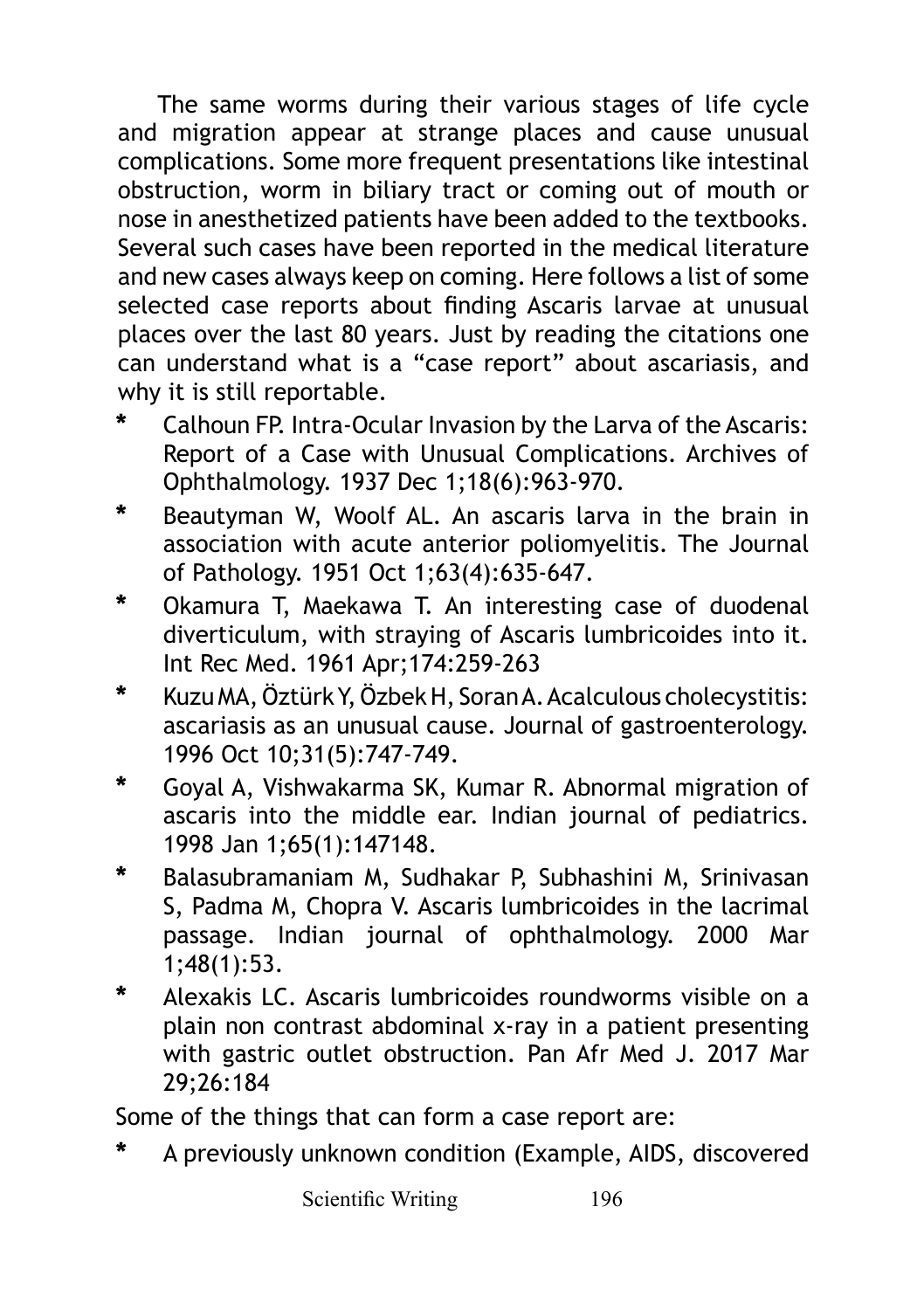after a case report of pneumocystis carinii pneumonia in 5 homosexuals men $)$ <sup>1</sup>

- **\*** A new, rare or unusual presentation or complication of a known disease (Example: A unique relapsing transverse myelitis accompanied by herpes simplex virus type-1 infection in a healthy female)<sup>2</sup>
- **\*** A tumor in an unusual place (Example: Finding of an unusual presentation of Angiosarcoma in the heart of a patient) $3$
- **\*** A normal tissue in an abnormal location (Example: Endometriosis of the intestines and vermiform appendix)4
- **\*** A new effect or side effect of a medicine (example, Minoxidil, originally developed for ulcer healing was found to have a vasodilator/antihypertensive effect, and surprisingly after a while hair growth as a side effect) $5$
- **\*** An alarming side effect of a medicine (Example phocomelia with thalidomide)
- **\*** A new approach to manage a common condition.
- **\*** An unusual etiology for a case
- **\*** Mistakes in health care and their consequences
- **\*** An unusual setting for patient care
- **\*** Experimentation with a new health care equipment
- **\*** Unusual drug-drug, drug-food, or drug-nutrient interactions
- **\*** Unusual physiological finding
- **\*** Unusual Anatomical finding

*The rule of thumb:* Anything mentioned in any text book or even a reference book is definitely not a case report.

### *How to find a "case" and what to do when a suspected case is found*

*Vision is the art of seeing things invisible. (Jonathon Swift)*

If you are always on the lookout for unusual things, you will encounter them. The cases can suddenly pop up while taking a history, examining a patient, interpreting a laboratory report, seeing a tissue in a microscope. looking at an X-ray, performing a surgery, or following up a patient, to name just a few places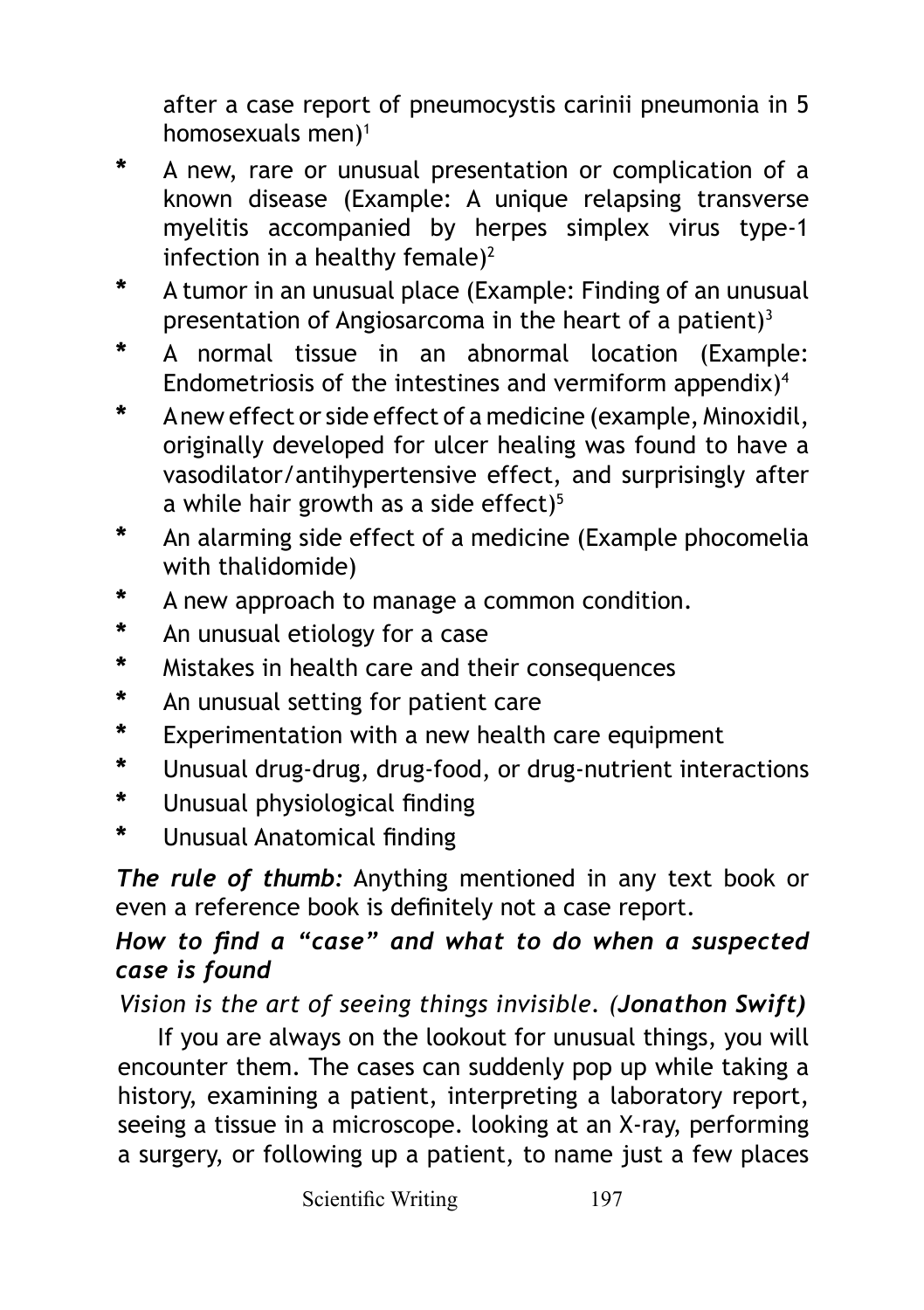out of the many possible. Just keep your eyes of the mind open and preferred recording instrument handy. The recording instruments range from a pencil to modern sophisticated devices. In most cases notes from history, contact details will be required along with a few photographs.

Experience and learning, makes one realize that unusual findings in most cases are due to our knowledge limitations. Asking a colleague or a senior and in most cases a quick literature search clarifies the issue. Remember many type of findings are very short living. Quickly assess the time duration for which the finding or patient is available to you. If you suspect that it will not remain for long, or the patient might be lost, then start the recording process immediately without wasting time to ascertain its unusual nature from literature search. Even in extreme shortage of time do not forget to ascertain ownership of the case and contacts for consent, as discussed below.

*A secret: Each one of your busy "seniors" always have stacks of unique materials waiting for an interested junior to write and report them.*

#### *Permission and Consent*

Always seek permission from the physician or consultant in charge of the patient before writing the report. This will not only help in avoiding any embarrassment and legal action, but also it will ensure that no one else starts writing the report before you do. It is mandatory to acquire consent of a patient before reporting the case. Do not treat materials (blood, tissue, X-rays, etc) separate from the patient and the consultant in charge. Permission from consultant in charge and the consent is required even in cases where you are dealing with just a material obtained from patient and not directly with the patient. Keep contacts of the patient, as due to sensitivity of some materials many journals have their own consent forms to be signed by the patient or their next of kin, if the patient has passed away.

#### *Literature Search*

*"Real knowledge is to know the extent of one's ignorance" (Confucius)*

Scientific Writing 198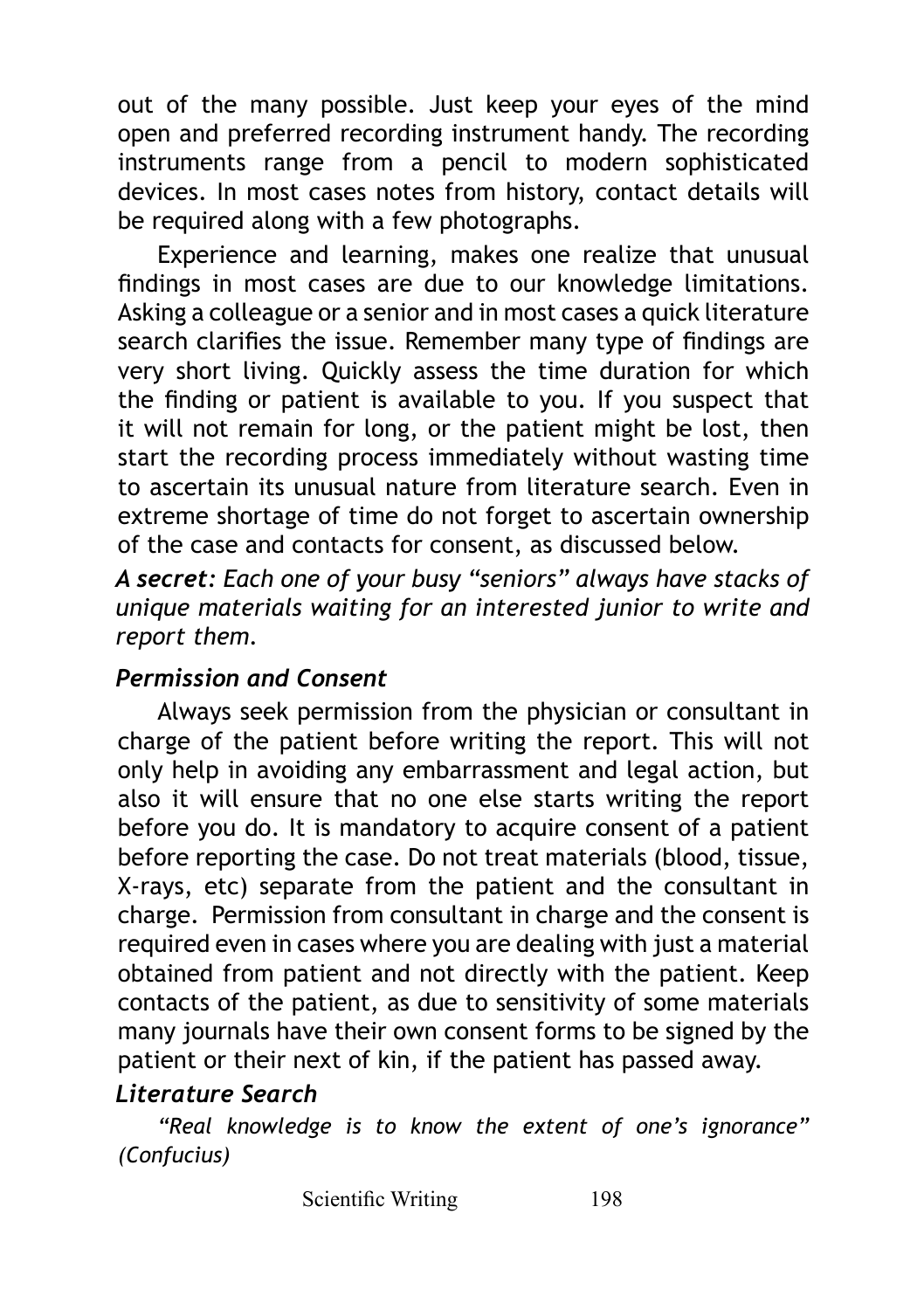Literature search is carried out initially to ascertain if the noticed finding really qualifies to be called a rare finding. Nobody is perfect. Often what we think is unique or a new discovery turns out to be a previously reported thing. A careful literature search with proper search keywords quickly helps in identifying the uniqueness or rarity of a finding. The rule of thumb is this that if the finding is not mentioned in the latest editions of the reference books of the relevant specialty, and it has never been reported in the literature or just a few reports are there, this means that it is still an unsettled issue. In such a case your contribution will add to the knowledge by exposing a case or strengthening previously reported incidents.

A thorough literature search has to be carried out at the beginning when you are ascertaining that the case is really unusual, it is not present in a textbook or a reference book and is not reported extensively in the literature. If not so then you might not be able to publish it in a reasonable journal. It is always advisable to make a literature search before reporting the case to seniors, so that you have enough knowledge to prove your point.

The second time to make a targeted literature search is when you actually start writing the case report. Two parts namely Introduction and discussion will need support from medical literature to establish a case in introduction and then reaching a conclusion and suggesting a reason, hypothesis, explanation or mechanism in the discussion as mentioned below under the headings of introduction and discussion.

Pubmed (pubmed.gov) and scholar google (scholar.google. com) remain the best search engines to look for similar or relevant case reports. An example will help in understanding what to look for. If you have discovered a new side effect of diazepam, that has never been reported before, and you do not find any mention in the literature. Now look for rare side effects reported about the drugs belonging to the same group (benzodiazepines). If still no case is found then look for the untoward effects of other drugs with same uses (anxiolytics) or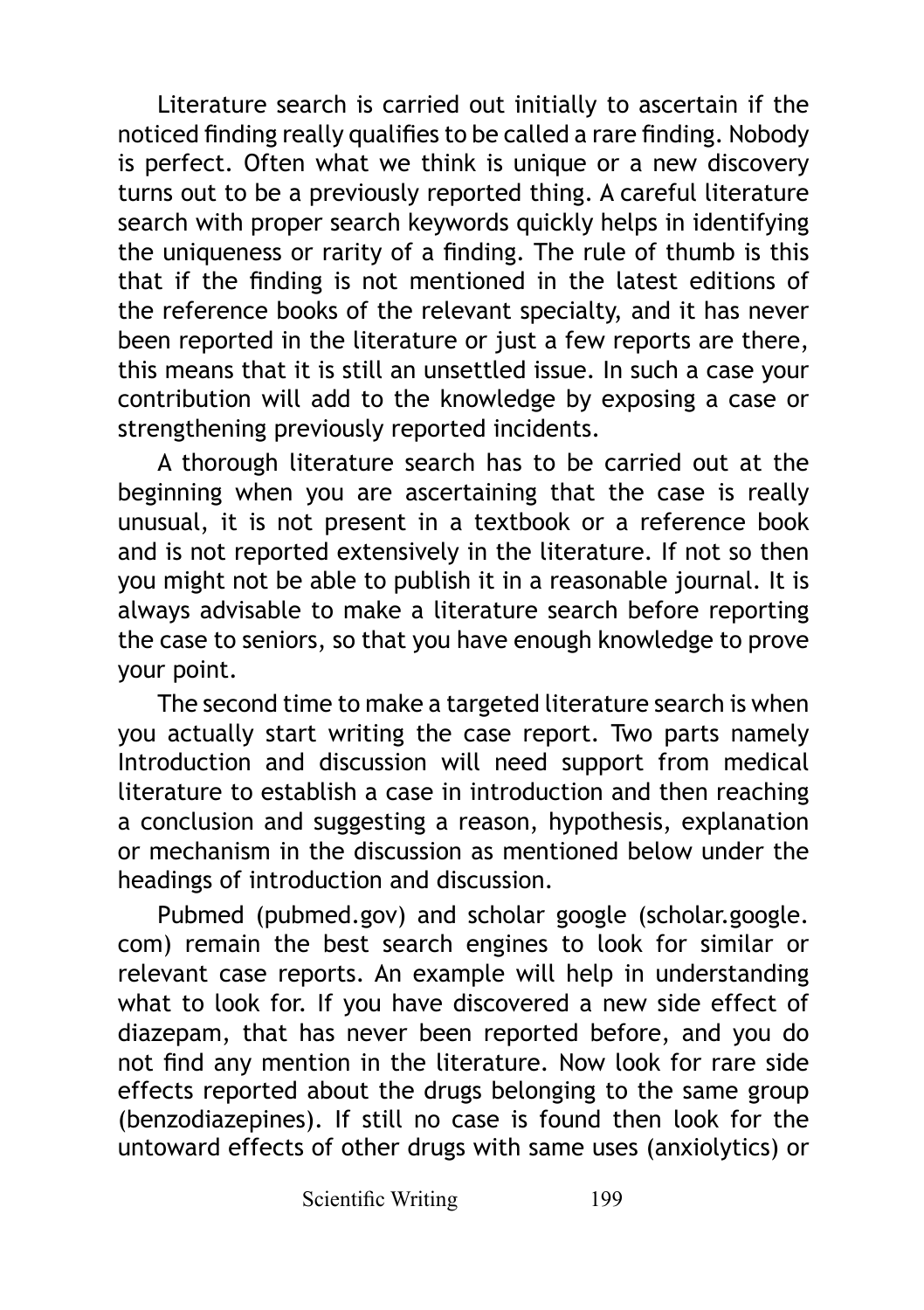similar mechanism of action (acting on GABA receptors). If still you find nothing then look for the drugs or conditions that cause the side effect that you have noticed.

#### *The case material (recording the proofs and anonymizing)*

From the patient's notes record the key points from the history, examination findings, relevant investigations, treatments (including operative findings) and outcomes. A few photographs showing the significant findings are always recommended.

Before submitting make sure to remove all patient information from every material submitted with the article. Anonymizing is must even after the consent. Face photographs must be avoided unless the unusual finding is on the face. In these situations, the photograph must be photoshoped in a way that the actual finding stays but the face is unrecognizable. Such photos must be shown to the patient or the next of kin to take consent to publish.

#### *Choosing a journal to submit*

This is the trickiest part. While no one refuses a case report with urgent and significant implications (like a new strain of influenza virus), most if not all high-profile journals do not accept "non-significant" case reports. Although everyone will recommend publishing in journals with impact factor, or at least Pubmed-indexed journals, yet in most cases the case reports are accepted mostly by very ordinary journals. Do not be put off, it is the normal phase of your ascendency in medical writing. In the recent past famously JK Rowling's first book "Harry Potter and the Philosopher's Stone" was rejected by most of the publishers in the UK for being "too conventional, too long, too weird or too old-fashioned".

Generally, the specialty journals (related to the specialty to which the case relates to) accept the case reports easily. Likewise, there are dedicated journals that publish only case reports (examples: BMJ case reports, Journal of medical case reports, journal of case reports etc.) Consider the cost factor as well.

*Caution: Never submit a manuscript to a second journal while you are waiting for decision from the first one. It might lead to embarrassment and even blacklisting in some instances.*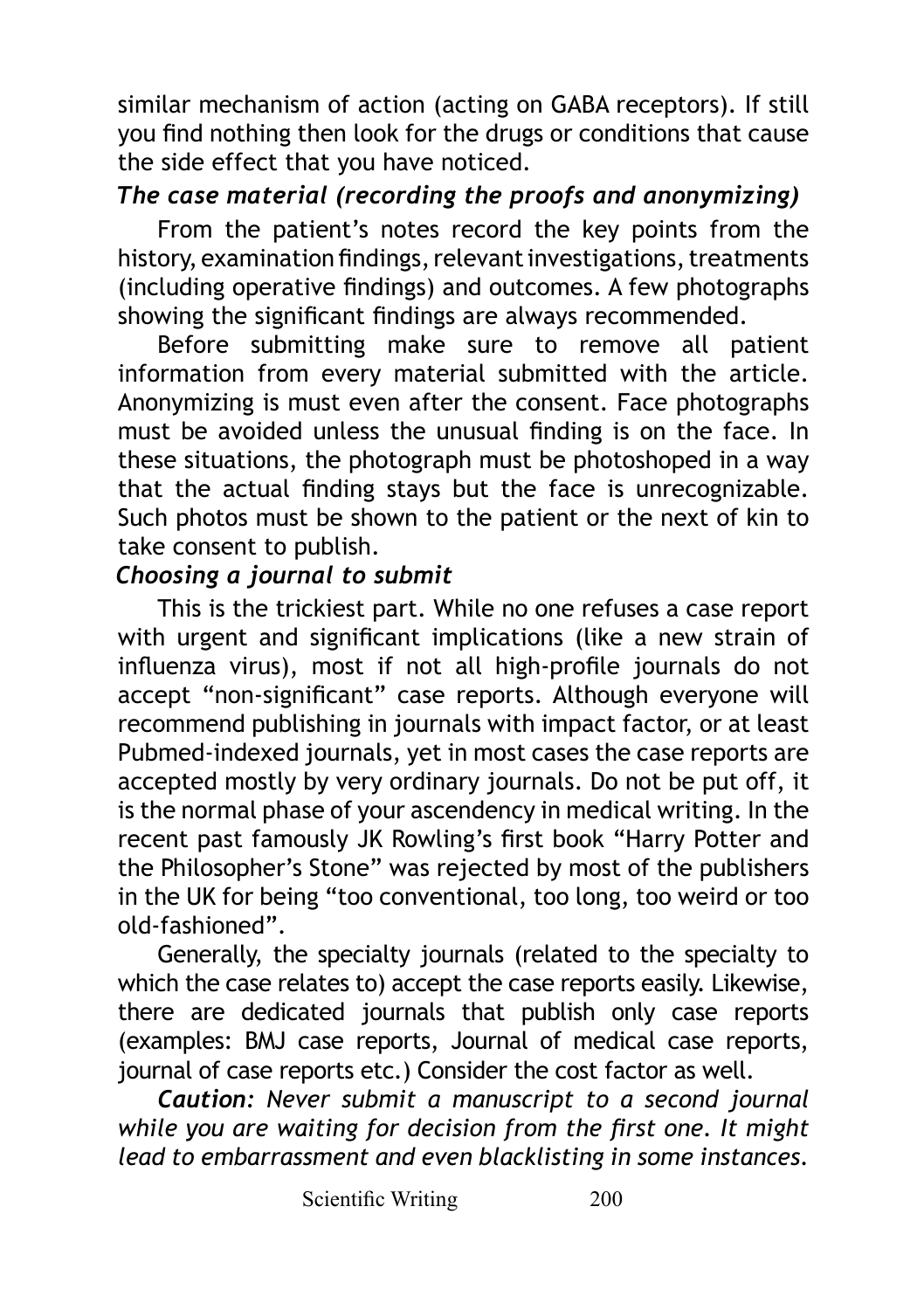# *The general format of case reports*

The chances of publication are best for short and compact cases that have interesting title and a couple of good photographs. Compact is defined as covering all aspects of history, examination, investigations, managements as well as consent compressed in minimum possible words. Remember initial writing is difficult, trimming and converting to a compressed form later is easier.

Total permissible length (word count) and need for abstract, summary points or conclusion differ from journal to journal. However, the major components that are title, Introduction, Case report, Discussion and References are constant in all the journals.

### *a. Title*

Keep the title short and crisp. A title that tells nothing does not create interest in the reader. A title that tells everything is like reading the last page of a novel before reading the rest of it. Example: The title "An unusual presentation of ascaris larvae" tells nothing, while the title "Ascaris Larvae in middle ear of a young girl" is short, crisp and creates interest.

## *b. Abstract*

Abstract is required by most journals. Although it is placed in the beginning, however it is best written once the rest of the manuscript is completed. A summarized form of brief history, the main point of the case report (unusual finding) and the key message (conclusion, hypothesis, mechanism) is written. The word limit generally is 150-250 words. There are no references in the abstract. Include 3-5 keywords (MeSH based) in the end.

# *c. Introduction*

This part is to prove that your finding is indeed "a first" or "rare". Begin with introducing the disease, drug, procedure, etc. that your case is related to. Using most recent references narrate the common presentation, or effects, or results whatever the case may be. Now introduce your case in a single sentence. Then mention the findings of careful literature search, that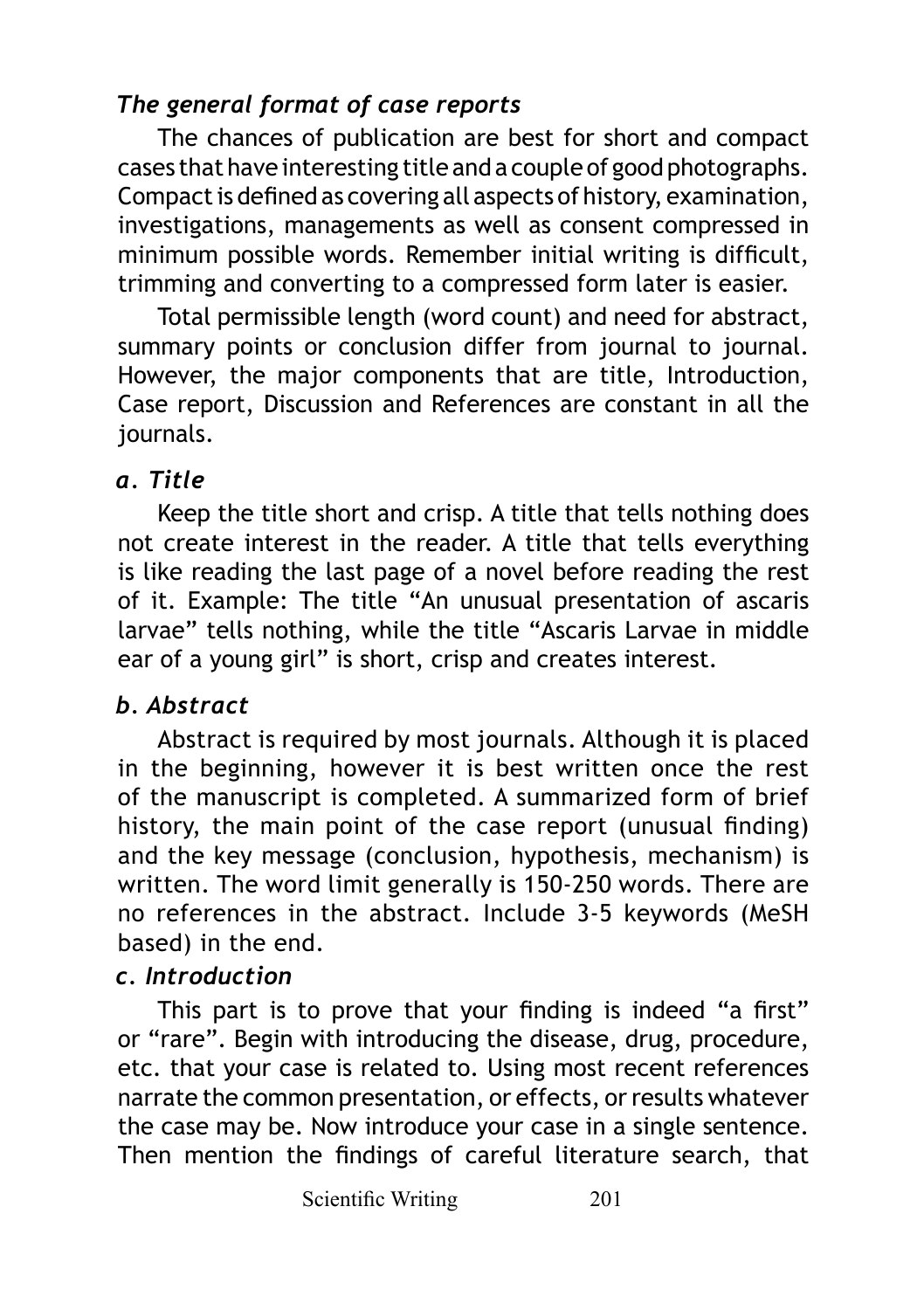despite using all available resources you were unable to find similar or related case reports. Do not hide anything. It is better to say that (e.g.) "only two such cases have been reported in literature", than to claim that "to the best of our knowledge no similar case has ever been reported". Give references wherever required. Close the introduction by briefly referring again to the case report (that follows below).

# *d. Case Report*

Describe the case exactly like you summarize it for your "busy and short of time" seniors on the bedside. Write it in easy language, covering all aspects in minimum possible words. The routine approach remains the same that is relevant history, findings on examination, investigations and management in that order, without any headings. Avoid unnecessary details and negative findings, unless the negative finding itself is important. While giving the important positive findings try to focus maximally on the unusual finding that makes the basis of the case being reported. Include one or two clear images wherever possible. However, just to follow this advice please do not add an image that does not show the main point of interest. In the section 'case report' do not give any explanation, hypothesis or conclusion about the unusual finding that you are reporting. If you have more than one case reports of similar finding, mark them as case-1, case-2 and so on upto maximum.

## *e. Discussion*

This section is the most important argument that convinces the reviewers that your case is really a rare finding. Expand upon the point made in introduction about rarity of the finding. With help of appropriate references try to explain the probable reason for the finding under discussion. Try to draw parallels or identify differences from similar cases reported. Conclude by generating a hypothesis or theory for the unusual finding. Make recommendations for future research, awareness, caution or clinical practice. Create a sense of emergency if it is something of emergency nature.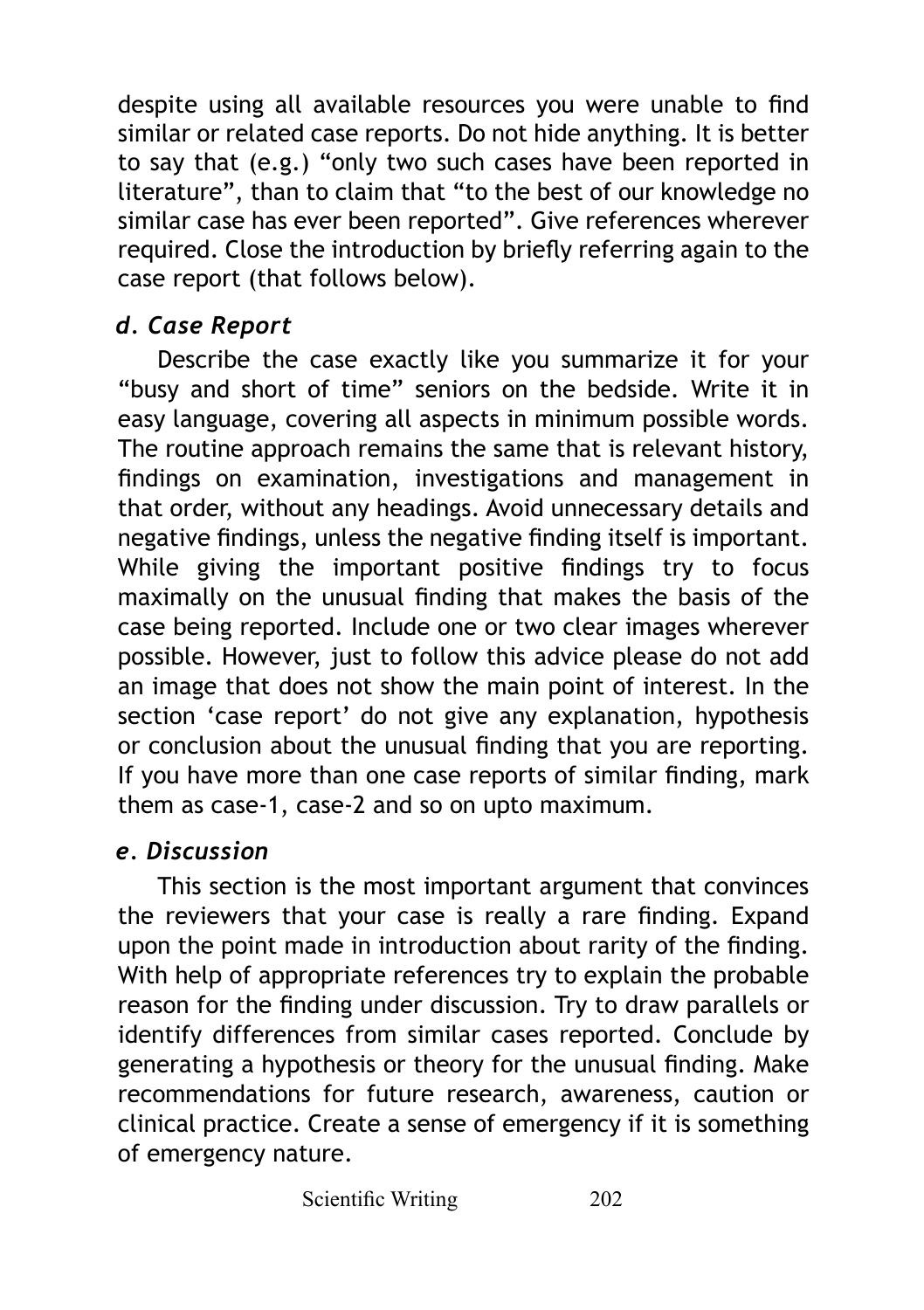# *f. Conclusion or Summary Points*

Some journals require a brief conclusion, or summary points. In such cases the key message is written in one sentence for conclusion or a few bulleted messages as summary points.

# *g. References*

It is recommended to keep the references to minimum (ten or less) and most relevant. The references are listed in the style requested by the journal (e.g Harvard, Vancouver etc).

# *Approval, Revision, and Submission*

First check the checklist at **CARE guidelines** for reporting a case report.<sup>6</sup> Once you are satisfied that you have accomplished all relevant points in it, this means you have finalized the case report. After you have finalized the case report, send the manuscript to all the coauthors to read and approve. Make necessary revisions and submit to the selected journal. Now a day most journals have online submission and that is the most convenient way. However, if you are submitting it as email attachment or as a hard copy then a covering letter may accompany the manuscript.

# *After Submission*

The case report might be rejected after the editorial review. In that case generally no reason is given. Try your luck at another journal. If you are lucky the case report will go into the peer review cycle. Reviewers will read it and suggest improvements or ask for explanations. If they suggest revision, revise the manuscript as per suggestions. Preferably do not argue unless you feel that something was missed or misunderstood by the reviewers. Even in that case remain very diplomatic and polite in your response. Most case reports need at least two cycles of review and revision before final acceptance.

# *The ownership of a clinical case report*

The 'ownership' of a case report very frequently creates problems. For example, a radiologist who discovers a variability, might think that the case belongs to him or her. However, the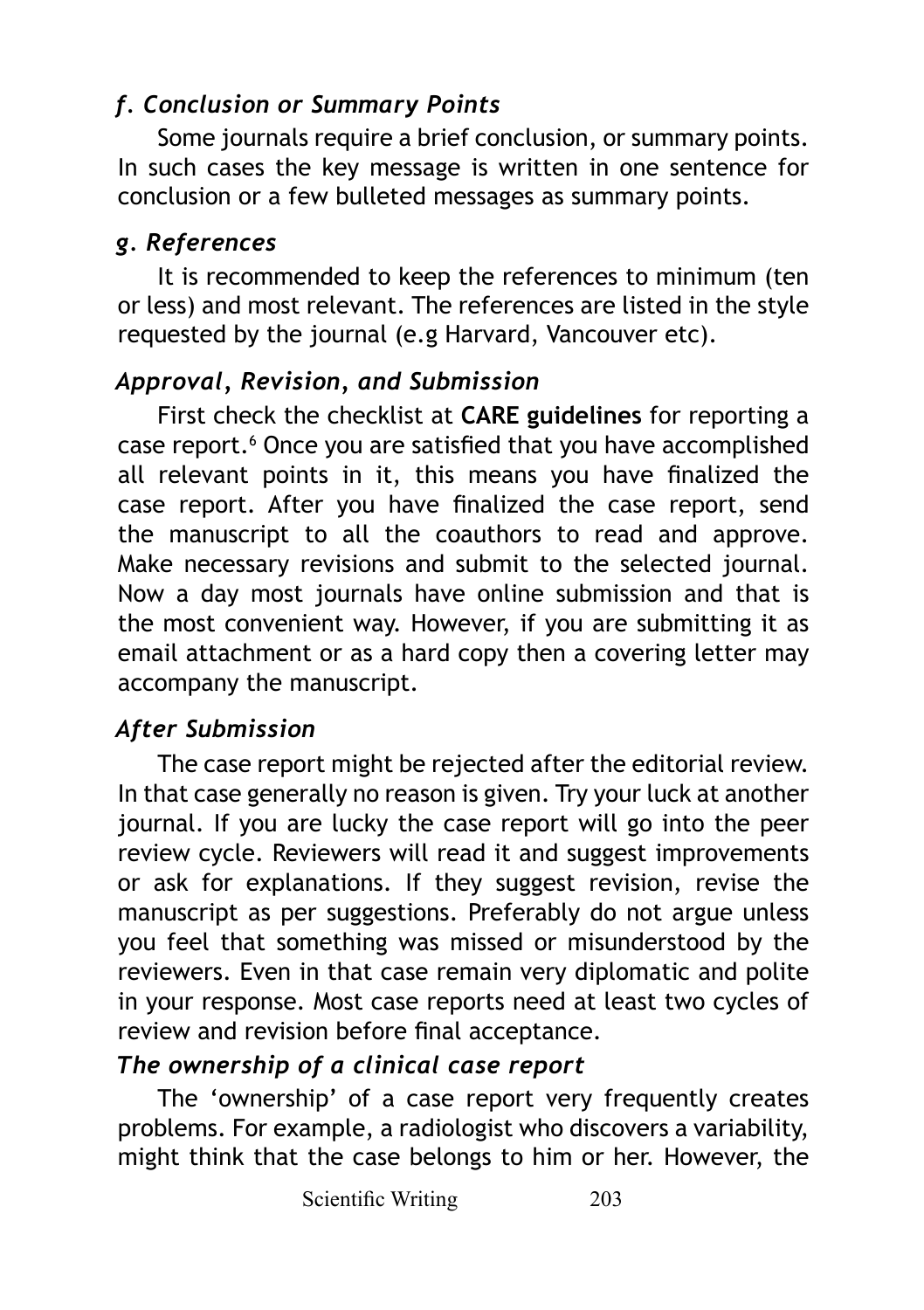patient is referred from the treating doctor or unit, and the finding is a chance finding for the radiologist. He or she therefore must notify the original treating doctor, and mutually determine the consent, authorship as well as acknowledgments.

Do not be miser to include as authors all those who are related. It is better to have many authors and many persons in acknowledgment than to face embarrassments and in some



And meanwhile start looking for the next case.

Scientific Writing 204